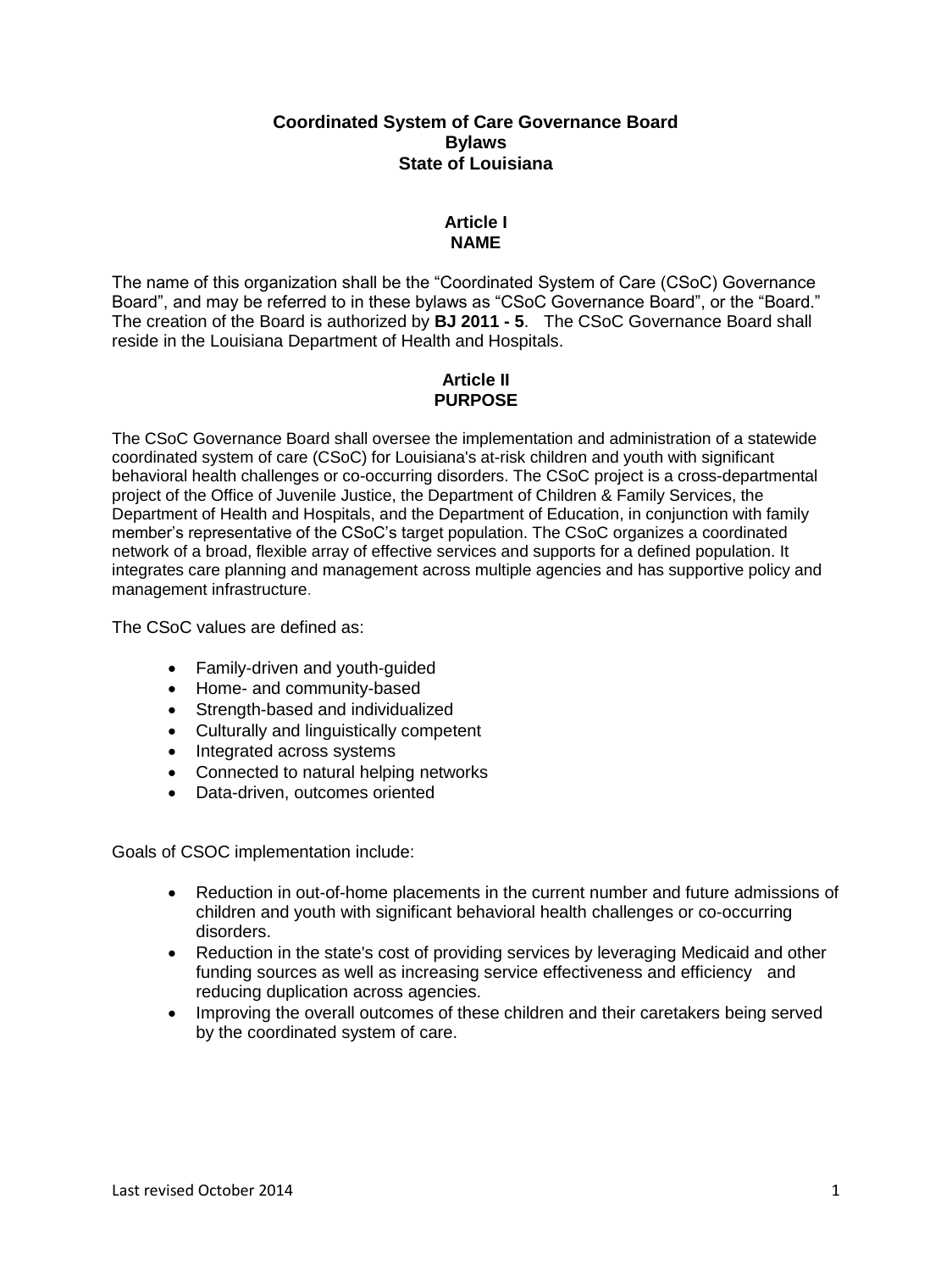The Board shall, as a body, set policy for the governance of the CSoC. The Board is responsible for decision-making, establishing policy and monitoring adherence, setting standards, defining target populations, providing multi-departmental oversight, directing use of multiple funding sources, directing the implementing agency, and monitoring quality, cost, and adherence to standards.

## **Article III GOVERNANCE BOARD**

- 1) Number: The Board shall consist of nine (9) members. The members shall include:
	- a) The Agency head or designee from each of the following departments: the Department of Children and Family Services; Department of Health and Hospitals; Department of Education; and the Office of Juvenile Justice. If a designee is assigned, he or she must have the authority to act on behalf of the agency head and the designee function must be assigned as a primary duty.
	- b) One (1) representative from the Governor's Office.
	- c) Two (2) family representatives and one (1) non-voting youth representative, who are recommended by the CSoC Statewide Coordinating Council (SCC) and appointed by the CSoC Governance Board. The initial recommendations will be made by the Family Support Organization (FSO) state level workgroup.
	- d) One (1) advocate representative recommended by the CSoC SCC, based on nominees submitted by stakeholder groups. The initial recommendations will be made by the FSO state level workgroup.
- 2) Appointment
	- a) The family/youth representatives shall be meet the criteria outlined in the CSoC SCC policy.
	- b) The advocate representative shall meet the criteria outlined in the CSoC SCC policy.
- 3) Terms
	- a) Department Heads or their designees will serve for the length of their Cabinet appointment.
	- b) The term for the first family representative appointee shall be for two (2) years and the second family representative shall be for a one (1) year during the initial year, followed by two (2) year terms thereafter.
	- c) The non-voting youth representative shall serve a term of two (2) years.
	- d) The advocate representative shall serve a term of two (2) years.
	- e) Family/youth and advocate representatives may serve an unlimited number of terms, but must be reappointed every two years to do so.
- 4) The following circumstances shall constitute grounds for removal of any board member:
	- a) Conviction of a felony
	- b) Unexcused -absences of three (3) consecutive regular meetings or a total of five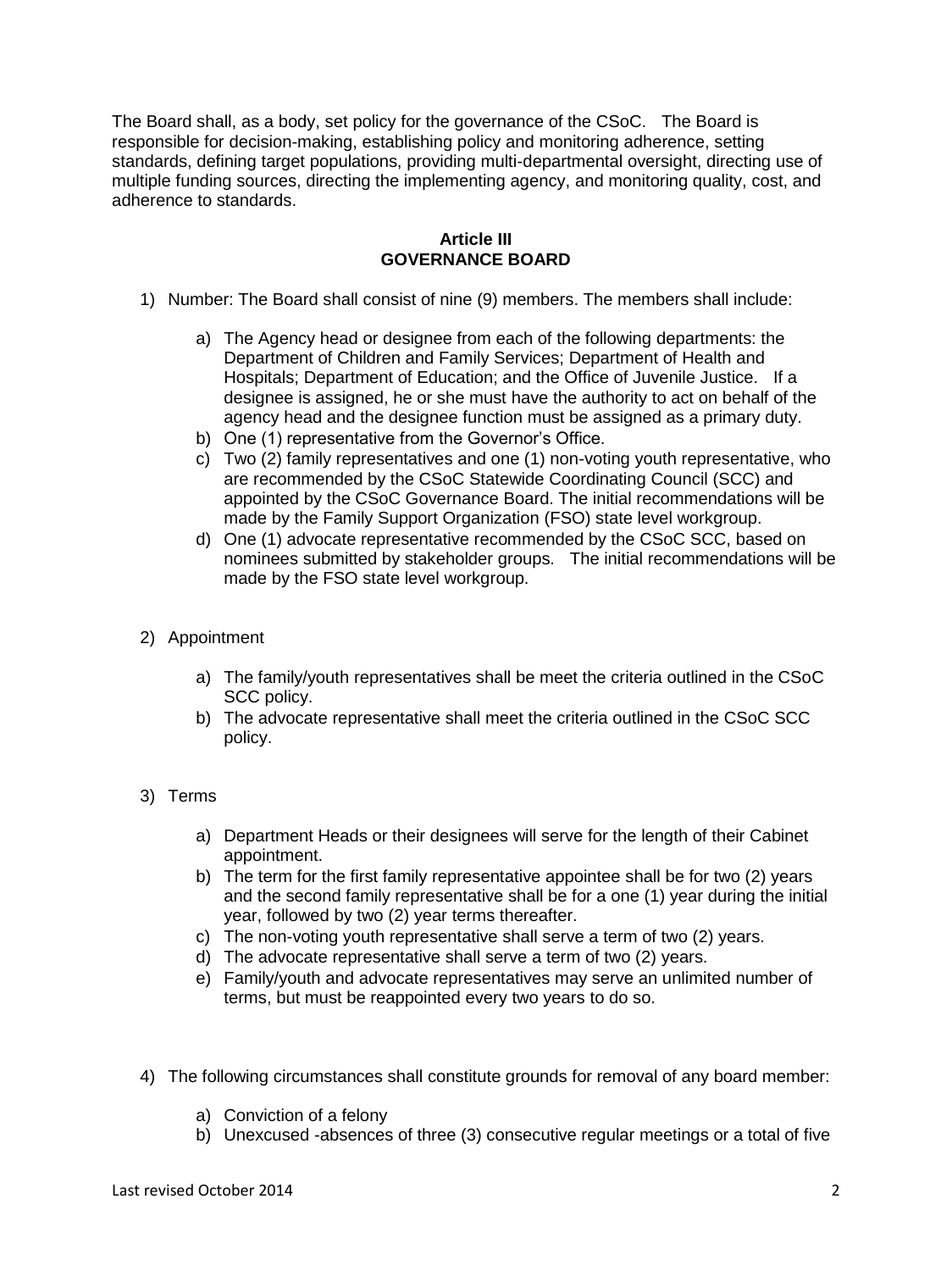(5) meetings in a calendar year. If an Agency Head or designee misses three consecutive meetings, it shall be the responsibility of the Chair to notify the Governor's office, copying the Head/Designee.

- c) Code of ethics violation.
- 5) Process of Removal
	- a) If the Chair or Vice Chair receives information or knowledge that in his or her opinion indicates any of the above circumstances have occurred, the Chair or Vice Chair shall first provide notice of the circumstance to the affected Board member. The notice shall be in writing and shall contain a clear statement of the alleged circumstance. The identity of the person reporting the alleged circumstance shall remain confidential, if possible.
	- b) A notice shall be placed on the agenda of the next Board meeting, which is at least ten (10) days following the notice given to the Board member, at which time the matter shall be discussed. The board member may request that the discussion be held in private.
	- c) The Board must agree by consensus (majority vote when necessary) whether to remove the affected board member. A notice of removal will be sent to the Governor's office.
	- d) If the State Ethics Commission has investigated the alleged ethics violation and issued final recommendations, the Board shall accept the Commission's recommendations and act in accordance with those recommendations.
- 6) Vacancies

Procedures for filling a vacancy created by the removal, resignation, or death of any Board member prior to the end of the member's term shall follow those used for initial appointments.

7) Compensation

Each board member shall serve without compensation, but shall be reimbursed for expenses and mileage at the same rate set by the Division of Administration for state employees for each day in actual attendance at board meetings or for representing the board in an official board-approved activity. State employees must follow their agency's travel guidelines.

Non state employed Board members may be reimbursed for appropriate expenses as determined by the Board.

8) Code of Ethics

All Board members shall be subject to the State Code of Governmental Ethics. No member of the Board or of his immediate family shall own or have any interest or part in any public or private organization, business, company, or entity conducting business of any kind with the Board.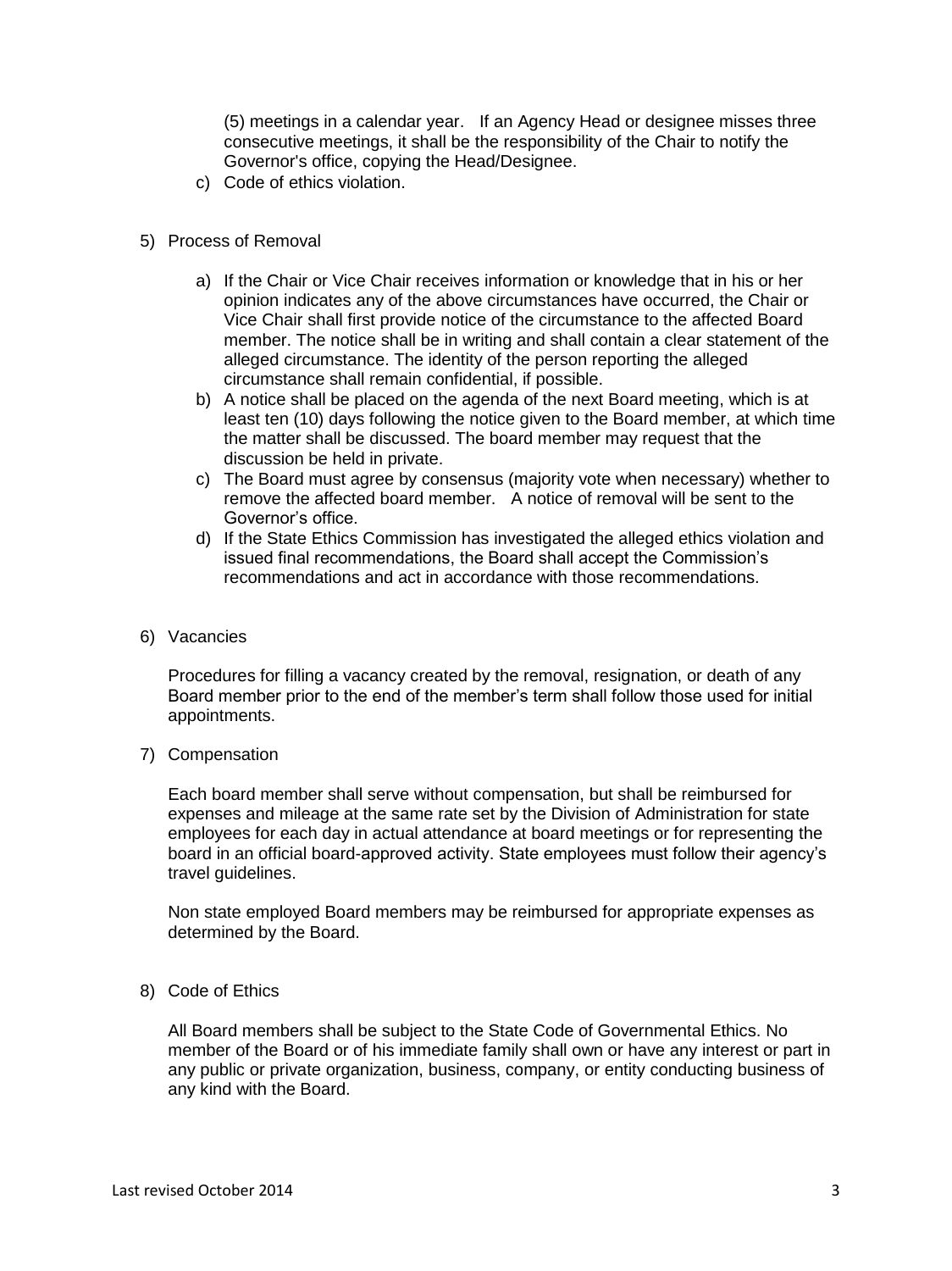# **Article IV OFFICERS**

The Officers of the Board shall consist of a Chairperson and a Vice Chairperson to be elected by the full Board at the annual meeting.

- 1) Duties: The officers shall perform the duties prescribed by these bylaws, the parliamentary authority adopted herein and those assigned by the Board or which normally pertain to the office. The duties shall include, but not be limited to, the following:
	- a) The Chairperson
		- i. Shall be the Head of one of the Departments.
		- ii. Shall be the principal officer of the Board.
		- iii. Shall be elected by a majority vote of the Board.
		- iv. Shall make all necessary decisions regarding the operations of the Board including preparing, and or approving the draft agenda, and presiding at all meetings of the Board.
	- a) The Vice Chairperson
		- i. Shall assume such duties as may be assigned by the Chairperson or the Board.
		- ii. Shall in the absence of the Chairperson preside at all Board meetings and execute all the duties of the Chairperson.
- 2) Voting
	- a) Officers shall be determined by majority vote.
	- b) No member shall be entitled to vote by proxy.
	- c) All other actions of the Board must also be taken by majority vote, if necessary.
- 3) Term
	- a) The term of office for any officer appointed by the board shall be for one (1) year and shall begin at the close of the annual meeting.
	- b) No officer may serve more than two (2) consecutive full terms in the same office.
- 4) Removal
	- a) The subject of removal of any officer must be placed on the agenda of any regular or special meeting to be considered.
	- b) Any officer may be removed from office by a majority vote of the Board.

#### **ARTICLE V MEETINGS**

All meetings of the Board and its committees shall be open to the public except where Executive Sessions are permitted under the Louisiana Open Meetings Law. All meetings shall follow Louisiana's Open Meeting Laws. Meetings shall be held at the principal office or at such other place as from time to time may be determined by the Chair or by the Governance Board and specified in the notice of such meeting.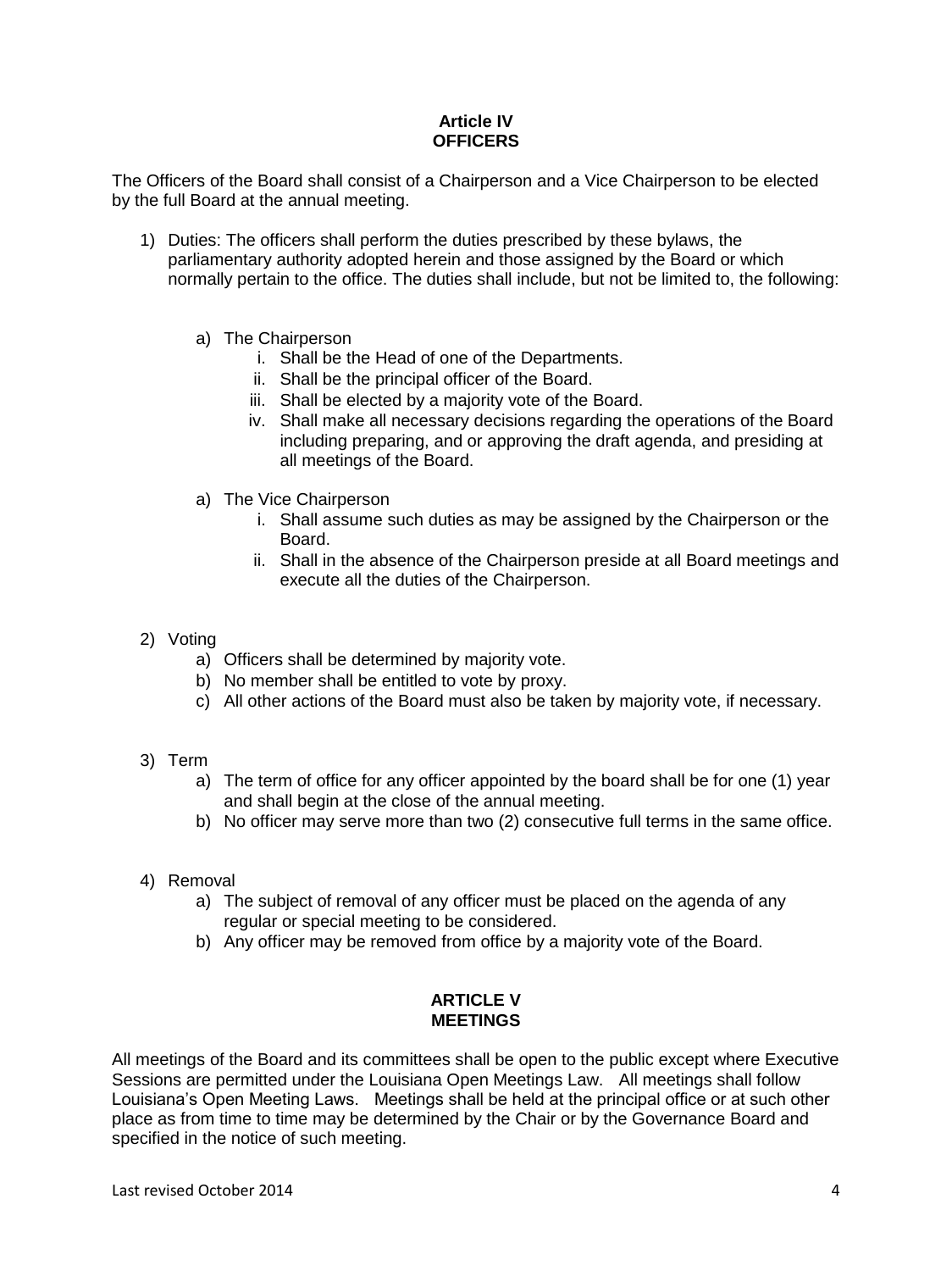1) Regular Meeting: The regular meeting of the Board will be held at a minimum of four times annually. Notice of regular meetings shall be given no less than twenty-four (24) hours prior to the meeting.

2) Special Meetings: Special meetings may be called by the Chairperson or at the request of three (3) members of the Board. The purpose of the meeting shall be stated in the call. Except in cases of emergency, at least three days' notice shall be given.

3) Annual Meeting: The annual meeting shall be the first regular meeting of each fiscal year.

## **ARTICLE VI QUORUM**

A quorum of a simple majority of the members serving on the board shall be required to conduct official business of the Board.

### **ARTICLE VII COMMITTEES**

The Board does not require itself to govern through standing committees, but will have two standing committees which will be the Quality Assurance Committee and a Finance Committee. Ad hoc committees will be established to address specific needs as they arise.

- 1) The Quality Assurance Committee
	- a) Shall consist of a designee with expertise in quality improvement and assurance from each agency and a minimum of one (1) family representative.
	- b) Functions:
		- i. Promote, coordinate, and facilitate the active exchange of successful programs, practices, procedures, lessons learned, and other pertinent information of common interest to QA based on a quarterly review of the quality improvement strategy, including discovery activities and system improvement activities.
		- ii. Identify streamlined techniques and benchmarked practices that enable cost-effective implementation of QA processes and programs through a quarterly review of the quality improvement strategy, including discovery activities and system improvement activities.
		- iii. Formulate recommendations on the Board's position on issues related to quality assurance and quality improvement.
		- iv. Formulate recommendations on the Board's position on implementation of quality assurance and quality improvement activities for the CSoC that are conducted by the State Management Organization, pursuant to the policies and procedures established and subject to the approval of the State Purchasing Organization and Medicaid agency.
		- v. Monitor the adequacy of the implementing agency's oversight of the CSoC.
		- vi. In coordination with the State Purchaser, arrange for an independent evaluation of the CSoC's commitment and adherence to its values and principles as outlined in the waiver and SPAs.
	- c) Shall meet at least quarterly.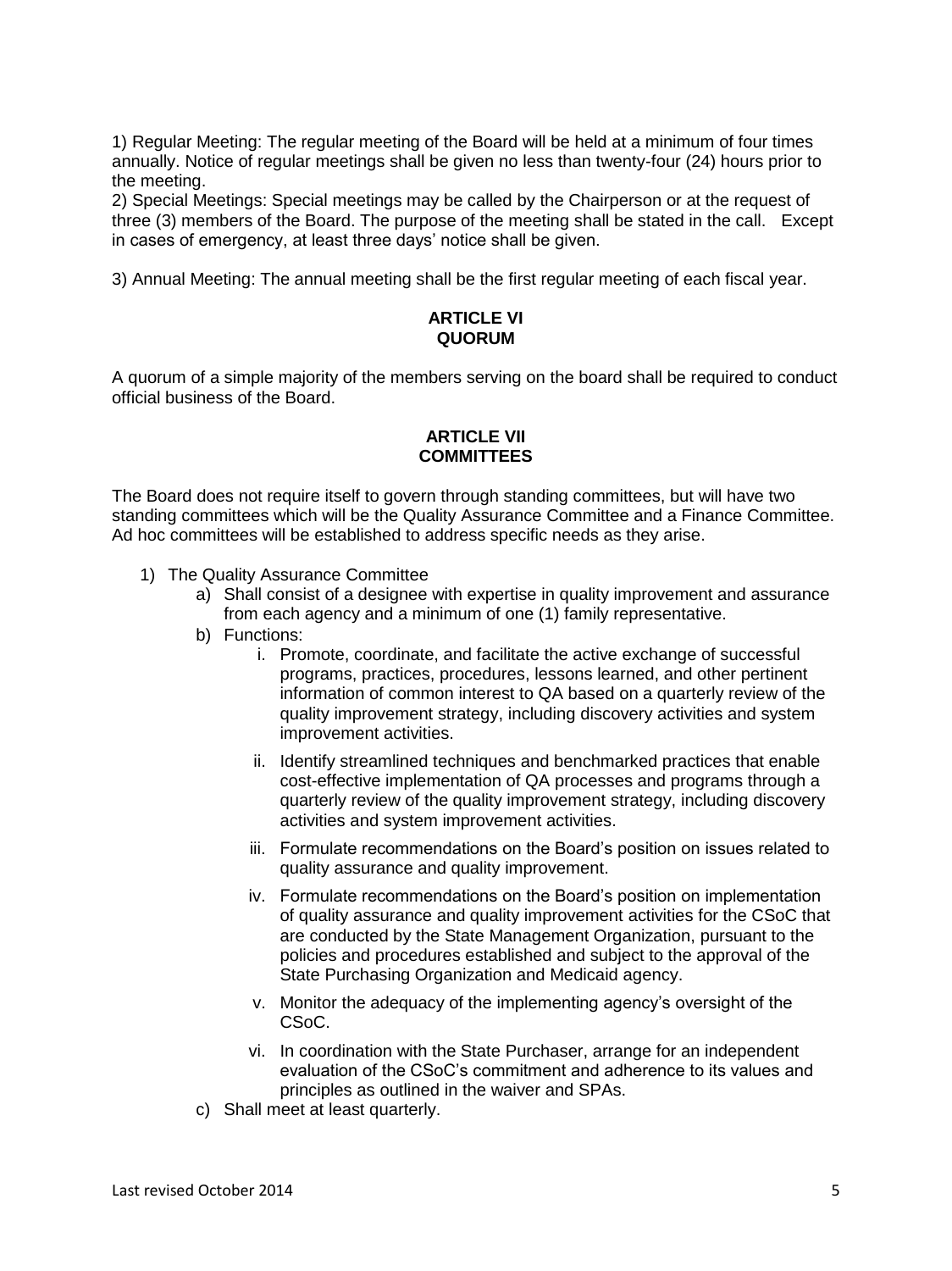- 2) The Finance and Audit Committee
	- a) Shall be chaired by the DHH Undersecretary.
	- b) Shall consist of the Undersecretaries/Deputy Superintendent of Finance of each agency and a minimum of one (1) family representative.
	- c) The duties and the responsibilities of the Finance Committee will include but not be limited to:
		- i. The identification and management of financial resources necessary to fund the various components of the CSoC.
		- ii. Ensuring the state maximizes available funds.
		- iii. Reviewing and making recommendations regarding the funding dedicated to support the implementation and administration of the CSoC for Louisiana's at-risk children and youth with significant behavioral health challenges or co-occurring disorders.
		- iv. Review on a continuing basis the financial status and needs of the CSoC and recommend policies for securing resources.
		- v. Facilitate the development of and adherence to the necessary MOUs to support CSoC implementation.
	- d) Shall meet as needed.
- 2) Ad Hoc Committees:
	- a) The Governance chairperson shall appoint special committees as necessary to carry out the mandate of the Board.
	- b) Each committee shall consist of a specific number of members set by the Chairperson and be given a specific charge.
	- c) Membership will be determined by the Board members and based on specific member expertise.
	- d) After the work of the special committee is completed and a report made to the Board, it shall dissolve without action of the Chairperson of the Board.
	- e) The State Coordinating Council shall be utilized to procure parental input when necessary.

#### **ARTICLE VIII PARLIAMENTARY AUTHORITY**

The rules contained in the current edition of Robert's Rules of Order Newly Revised shall govern the Board in all cases in which they are applicable and in which they are not inconsistent with these bylaws and special rules of order the Board may adopt.

## **ARTICLE IX AMENDMENT OF BYLAWS**

These bylaws may be amended, revised or repealed, in whole or in part, by a majority vote of the Board at any regular meeting or at a special meeting called for that purpose. The proposed change or summary of the proposed changes to be made shall be made available to all Board members at least 30 days prior to the date of the meeting at which they will be considered.